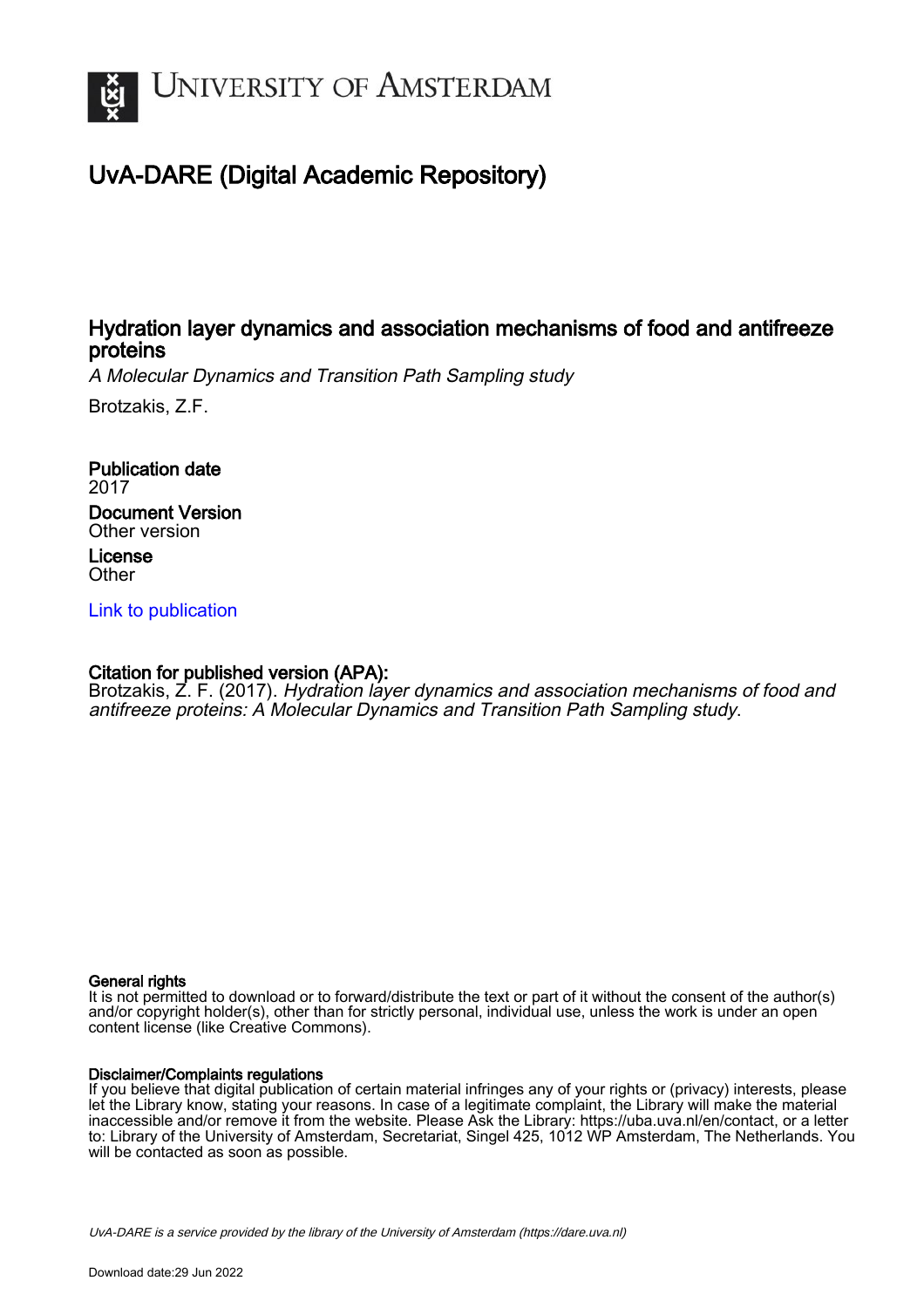### Appendix: Evaluating Science

Technological progress has been identified as the main factor boosting economic growth in the 20th century, as argued by the 1987 economy Nobel prize winner Robert Solow [1, 2]. Economists estimate the contribution of science to economic growth has been 20%-60% return on investments. Taking the example of basic research in the US in the post-war period, science has been primarily boosted by government funding. This model of primarily public funded research has been criticized during and after the 1990s by the New Public Management (NPM) administration of universities and research institutes.

According to NPM, the public sector would turn more efficient and effective under the evaluation and control by market forces [3]. This led to a severe change in the orientation of science and research away from primarily facilitating basic research, and towards an output performance strategy. According to a Dutch education ministry policy paper [4], valorization was introduced to describe the third main task of universities, the transfer of knowledge to society. Nowadays, NWO grants research proposals more favourably if they involve research with commercial benefits. Therefore, the question raised is whether this trend allows science to make progress and whether science should impact and benefit society. I will try to argue on how valorization as done nowadays often impinges on societal benefits and on science itself.

First of all, getting more and more driven by commercial needs, science poses low risk goals to itself, thus solving only short-term problems. However, basic research investigating different possible theories, involves high risk. During the 1920s, before Heisenberg introduced the uncertainty principle, Pauli wrote to a friend "For now, physics is again in confusion. I find physics too difficult for me and I would rather be an actor". A few months later and after Heisenberg's paper, he wrote again to his friend saying "The type of mechanics brought up by Heisenberg gave me hope and joy for life". Scientific breakthroughs as the above signify the complex way science evolves, often without guarantee that a hypothesis will work, leaving the scientific debate open. Imagine what a tremendous mistake it would have been if Werner Heisenberg lived in the present having been unable to get a research grant only because his proposal wasn't societally relevant or commercial enough.

Secondly, a crucial element of valorization is the existence of intelectual property rights (IPs). By introducing IPs, scientific knowledge and output is no longer freely available for sharing within the scientific community. This growing protection of science infrastructure and services endangers science, and hinders innovation, as scientists or innovators might find it costly to use protected material of other Institutes / Publishing houses / companies [5]. Thirdly valorization, introduces a tension between